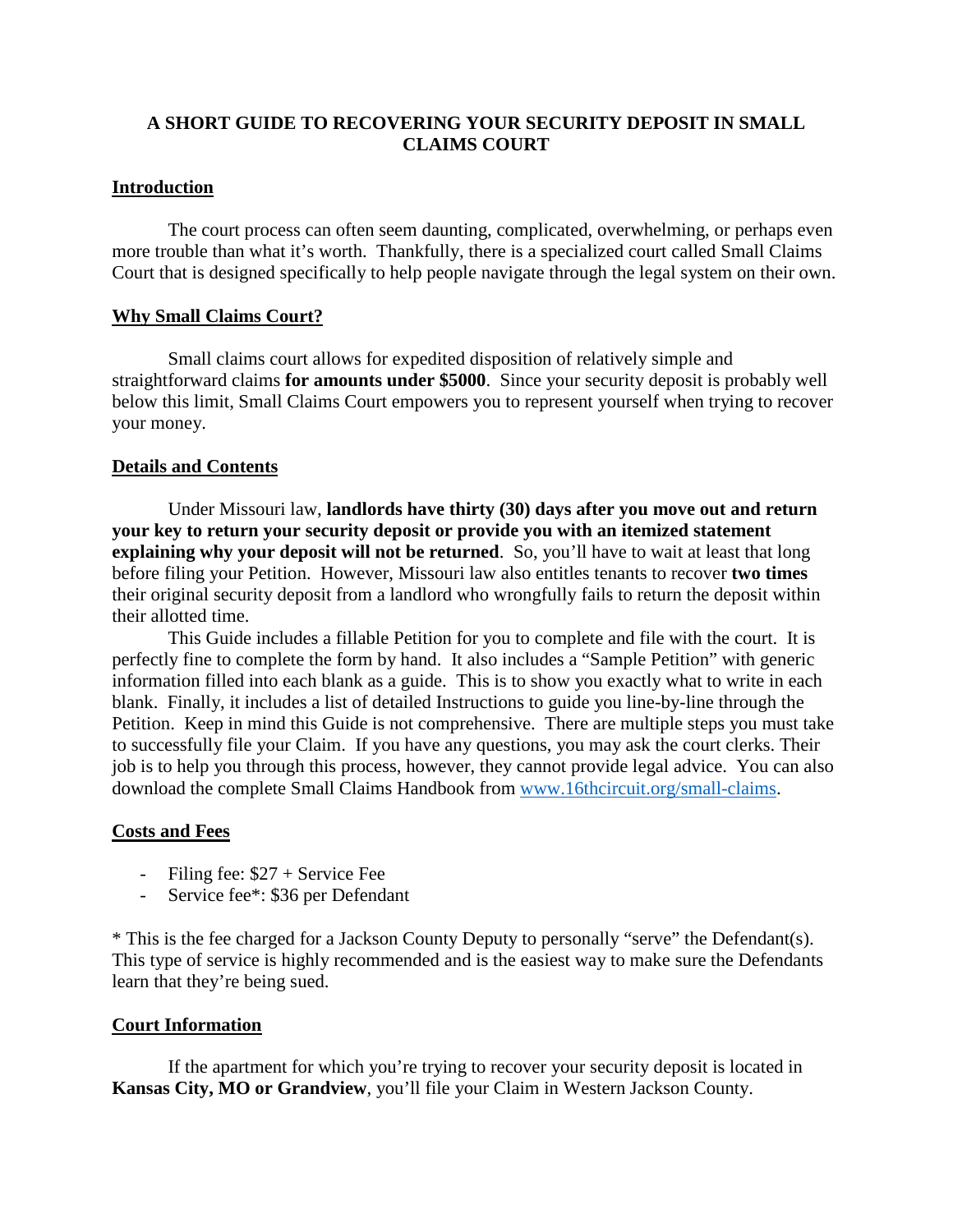Jackson County Courthouse  $3<sup>rd</sup>$  Floor – Civil Records 415 E.  $12^{th}$  Street Kansas City, MO 64106 (816) 881-1221

If the apartment for which you're trying to recover your security deposit is located in **Blue Springs, Independence, Lee's Summit, or Raytown**, you'll file your Claim in Eastern Jackson County.

> Jackson County Courthouse Annex 308 West Kansas Avenue  $1<sup>st</sup>$  Floor – Civil Records Independence, MO 64050 (816) 881-4493

## **Small Claims Court Handbook**

You can download a copy of the Jackson County Small Claims Court Handbook at: [https://www.16thcircuit.org/Data/Sites/1/media/small-claims-booklet-2016.pdf.](https://www.16thcircuit.org/Data/Sites/1/media/small-claims-booklet-2016.pdf)

Or you can visit [www.16thcircuit.org/small-claims](http://www.16thcircuit.org/small-claims) and click on the "Small Claims booklet" link.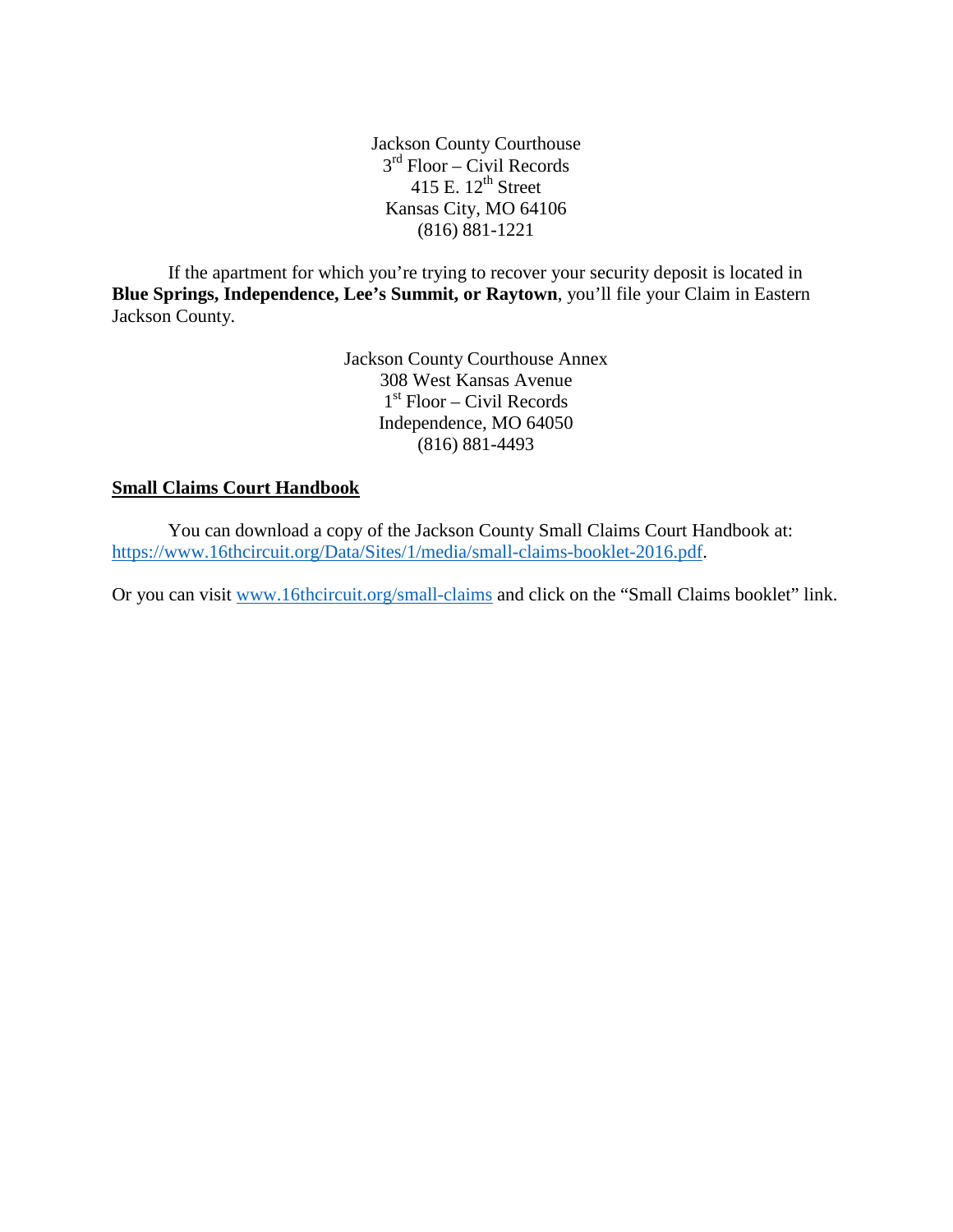## **IN THE CIRCUIT COURT OF JACKSON COUNTY, MISSOURI SMALL CLAIMS COURT AT KANSAS CITY**

|    | Plaintiff,                                                                                      |                                                                                              |  |  |
|----|-------------------------------------------------------------------------------------------------|----------------------------------------------------------------------------------------------|--|--|
| v. |                                                                                                 |                                                                                              |  |  |
|    | <u> 1980 - Johann Barn, mars ann an t-</u><br><b>Service Address:</b>                           |                                                                                              |  |  |
|    |                                                                                                 |                                                                                              |  |  |
|    | Defendant.                                                                                      |                                                                                              |  |  |
|    |                                                                                                 | <b>PETITION</b>                                                                              |  |  |
|    | ") states and alleges as follows:                                                               |                                                                                              |  |  |
|    |                                                                                                 | is an individual residing in Jackson County, Missouri.                                       |  |  |
|    |                                                                                                 | $\frac{1}{1}$ is a former tenant of the premises at $\frac{1}{1}$ .                          |  |  |
| 2. |                                                                                                 |                                                                                              |  |  |
|    | corporation / partnership / limited liability partnership / limited partnership (circle one) in |                                                                                              |  |  |
|    |                                                                                                 | the State of Missouri that maintains his / her / its residence / principal place of business |  |  |
|    |                                                                                                 |                                                                                              |  |  |
|    | in this Petition shall be deemed to include the acts of Defendant's employee's, agents, or      |                                                                                              |  |  |
|    |                                                                                                 | its representatives acting under Defendant's direction, control, or authority.               |  |  |
| 3. |                                                                                                 | Defendant may be served with process personally / on its registered agent, ____________      |  |  |
|    |                                                                                                 |                                                                                              |  |  |
|    |                                                                                                 |                                                                                              |  |  |
|    | address, and was current on the \$_______ per month rent.                                       |                                                                                              |  |  |
|    |                                                                                                 | 5. had previously paid \$_____ to Defendant as a security deposit.                           |  |  |
| 6. |                                                                                                 | moved out of the apartment on _______________.                                               |  |  |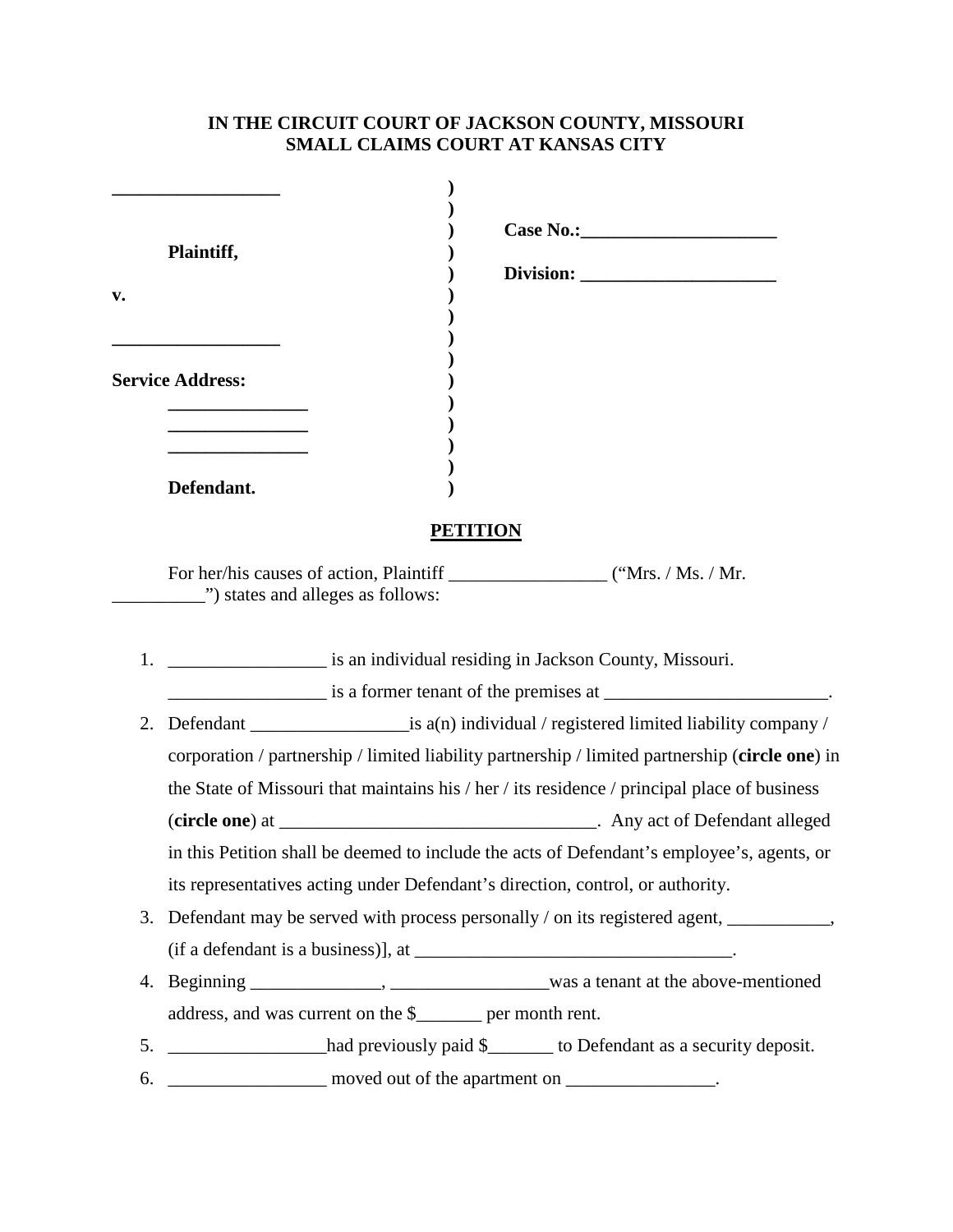- 7. \_\_\_\_\_\_\_\_\_\_\_\_\_\_\_\_\_ has requested the return of her/his security deposit from Defendant, both verbally and via written request.
- 8. Defendant has failed to return the \$\_\_\_\_\_\_\_ security deposit and has not provided a written statement explaining the reason the security deposit has been withheld.
- 9. Defendant's wrongful withholding of \_\_\_\_\_\_\_\_\_\_\_\_\_\_\_\_'s security deposit is in violation of Missouri Revised Statute §535.300.
- 10. Missouri Revised Statute §535.300(5) allows a tenant to recover as damages not more than twice the amount of the wrongfully withheld security deposit.

WHEREFORE, \_\_\_\_\_\_\_\_\_\_\_\_\_\_\_\_\_\_\_ requests judgment against Defendant in a sum fair and reasonable in the amount of \$\_\_\_\_\_\_\_, and such other and further relief as the Court may deem just and proper.

Respectfully submitted,

\_\_\_\_\_\_\_\_\_\_\_\_\_\_\_\_\_\_\_\_\_\_\_ \_\_\_\_\_\_\_\_\_\_\_\_\_\_\_\_\_, *Pro Se*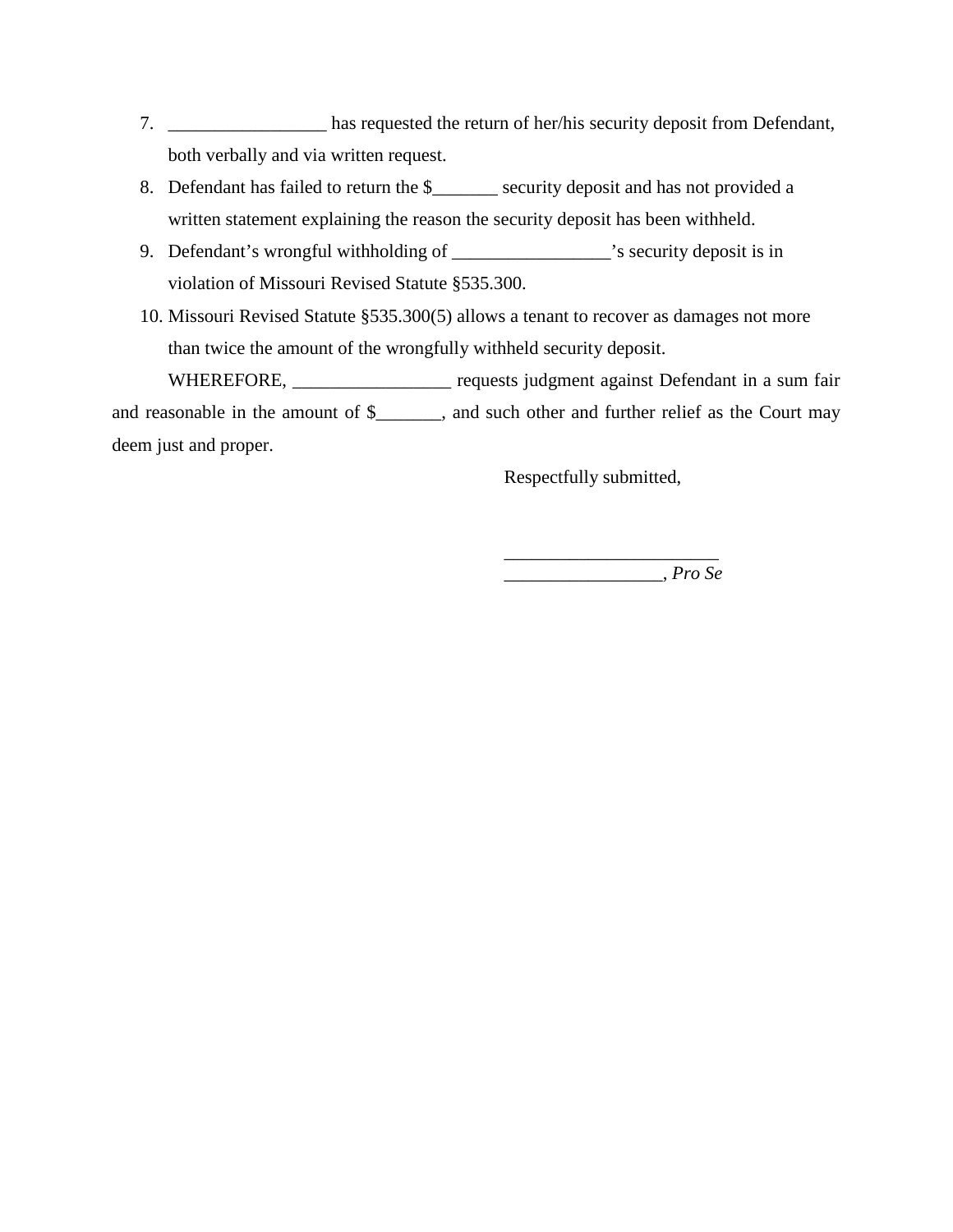STATE OF MISSOURI ) ) ss COUNTY OF JACKSON )

\_\_\_\_\_\_\_\_\_\_\_\_\_\_\_\_\_, being first duly sworn, upon her oath, states that she is the above-named Petitioner; that she has read the above and foregoing Petition; and that the matters and facts set forth therein are true to the best of her knowledge and belief.

Subscribed and sworn to before me this \_\_\_\_\_ day of \_\_\_\_\_\_\_\_\_\_\_\_\_\_\_, 201\_.

Notary Public

\_\_\_\_\_\_\_\_\_\_\_\_\_\_\_\_\_\_\_\_\_\_\_\_\_\_\_\_\_\_\_\_\_

My Commission Expires: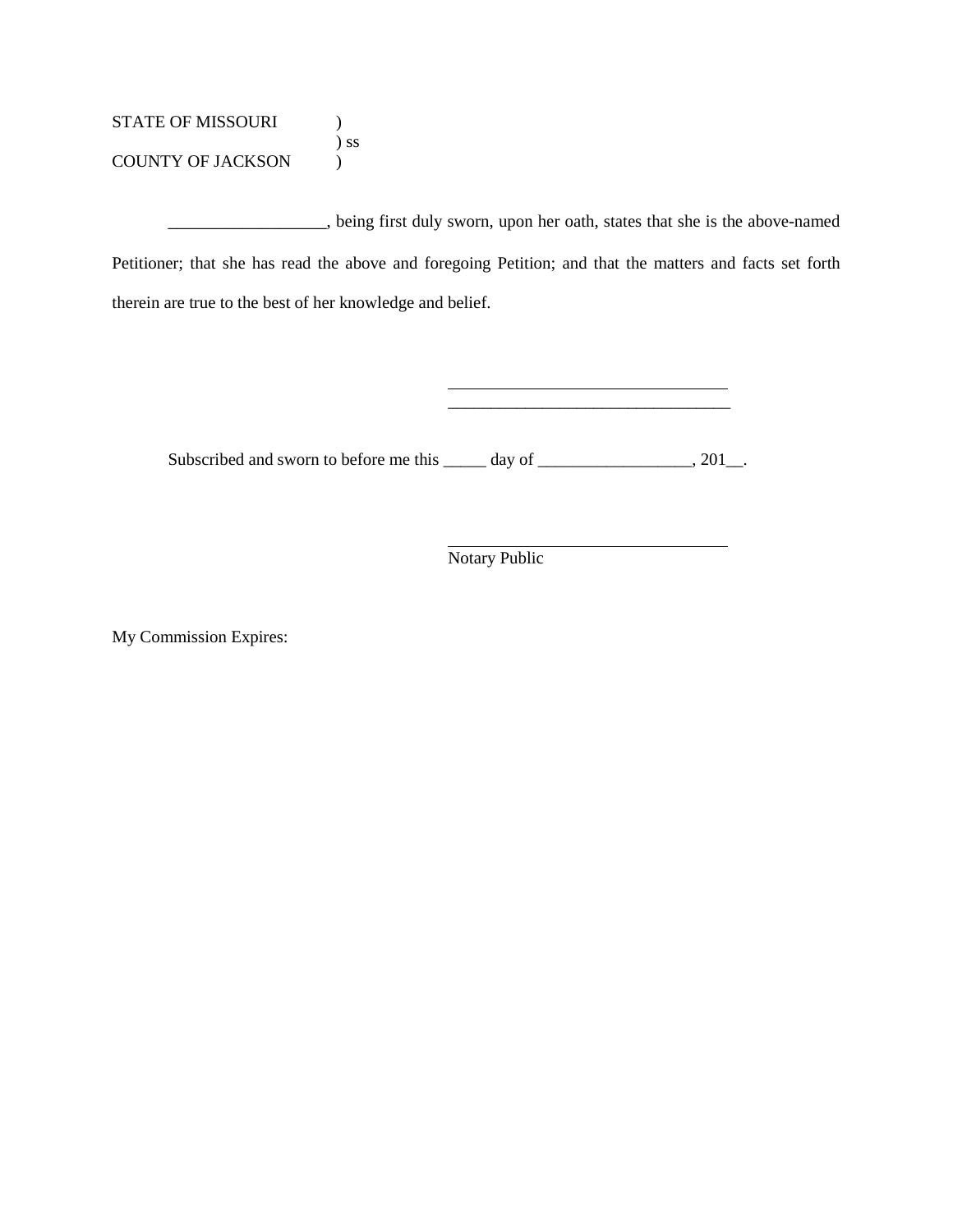#### **~ "Sample Petition - Generic" ~**

## **IN THE CIRCUIT COURT OF JACKSON COUNTY, MISSOURI SMALL CLAIMS COURT AT KANSAS CITY**

| (Full Name)             |                  |
|-------------------------|------------------|
| Plaintiff,              | <b>Case No.:</b> |
|                         | Division:        |
| $\mathbf{v}$ .          |                  |
|                         |                  |
| (Full Name)             |                  |
|                         |                  |
| <b>Service Address:</b> |                  |
| (Name)                  |                  |
| (Address)               |                  |
|                         |                  |
|                         |                  |
|                         |                  |
| Defendant.              |                  |

#### **PETITION**

For her/his causes of action, Plaintiff (Full Name) ("Mrs. / Ms. / Mr. \_\_(Last Name)\_\_\_") states and alleges as follows:

1. 1. (Ms. Your Last Name) is an individual residing in Jackson County, Missouri. \_\_(Ms. Your Last Name)\_ is a former tenant of the premises at (Address)\_\_\_\_\_\_\_\_\_\_\_.

2. Defendant (Full Name / Business) is  $a(n)$  individual / registered limited liability company / corporation / partnership / limited liability partnership / limited partnership (**circle one**) in the State of (State) that maintains his / her / its residence / principal place of business (**circle one**) at (Address)\_\_\_\_\_\_\_\_\_\_\_\_\_\_\_\_\_\_. Any act of Defendant alleged in this Petition shall be deemed to include the acts of Defendant's employee's, agents, or its representatives acting under Defendant's direction, control, or authority.

3. Defendant may be served with process personally / on its registered agent, (Full Name),  $(i$ f a defendant is a business), at  $\qquad \qquad$  (Address)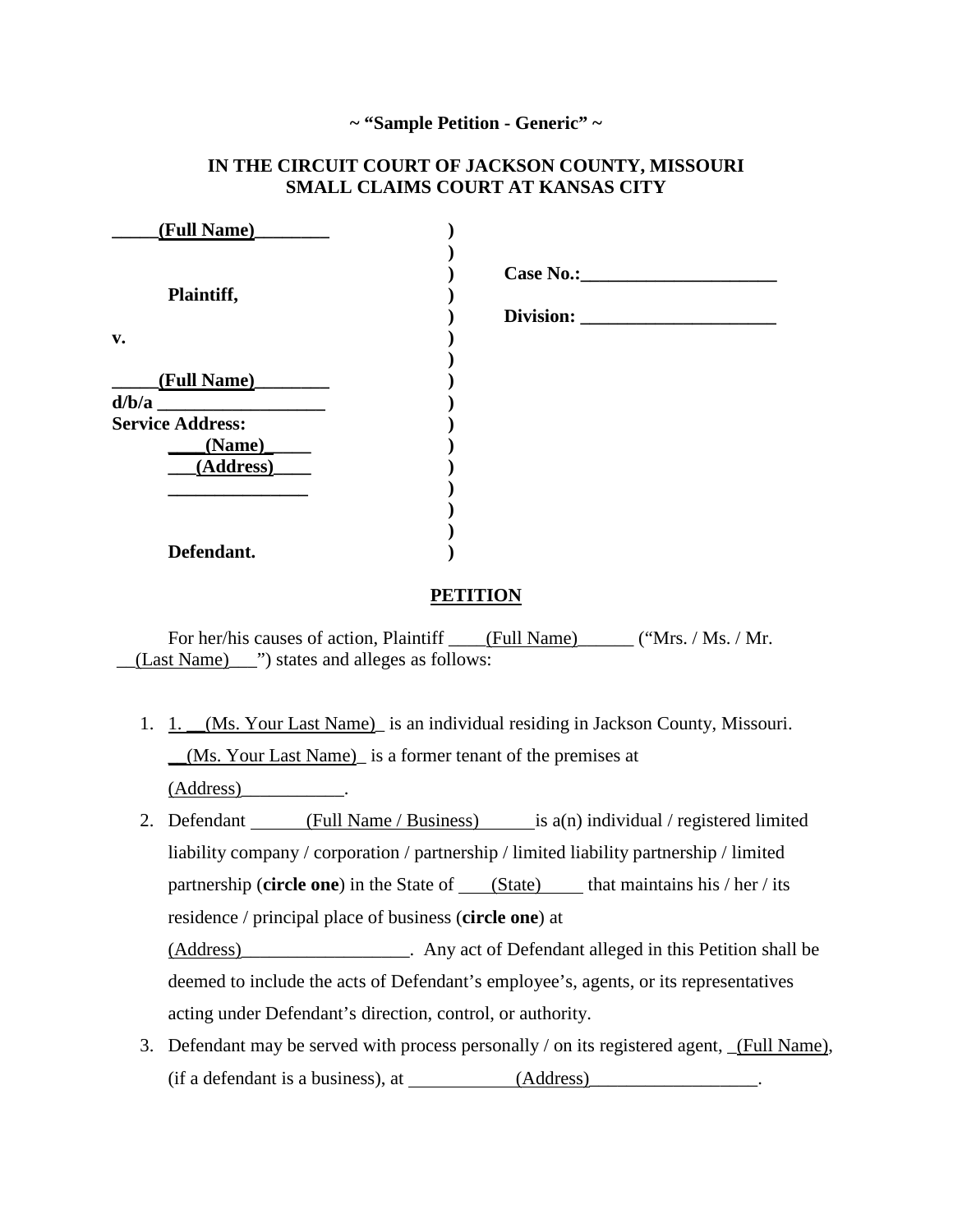- 4. Beginning (date) \_\_\_\_\_\_, (Ms. Your Last Name) was a tenant at the above-mentioned address, and was current on the \$\_\_\_\_\_\_\_ per month rent.
- 5. \_\_\_(Ms. Your Last Name) \_\_had previously paid \$\_\_\_\_\_\_\_ to Defendant as a security deposit.
- 6. \_\_\_\_\_(Ms. Your Last Name) moved out of the apartment on \_\_\_(date) \_\_\_\_\_\_.
- 7. \_\_\_(Ms. Your Last Name)\_\_\_ has requested the return of her/his security deposit from Defendant, both verbally and via written request.
- 8. Defendant has failed to return the \$\_\_\_\_\_\_\_ security deposit, and has not provided a written statement explaining the reason the security deposit has been withheld.
- 9. Defendant's wrongful withholding of  $(Ms. Your Last Name)$  's security deposit is in violation of Missouri Revised Statute §535.300.
- 10. Missouri Revised Statute §535.300(5) allows a tenant to recover as damages not more than twice the amount of the wrongfully withheld security deposit.

WHEREFORE, (Ms. Your Last Name) requests judgment against Defendant in a sum fair and reasonable in the amount of  $\frac{1}{2}$  (multiply security deposit by two), and such other and further relief as the Court may deem just and proper.

Respectfully submitted,

Signed Name\_\_\_\_\_\_\_\_\_\_\_ \_\_\_(Full Name)\_\_\_\_, *Pro Se*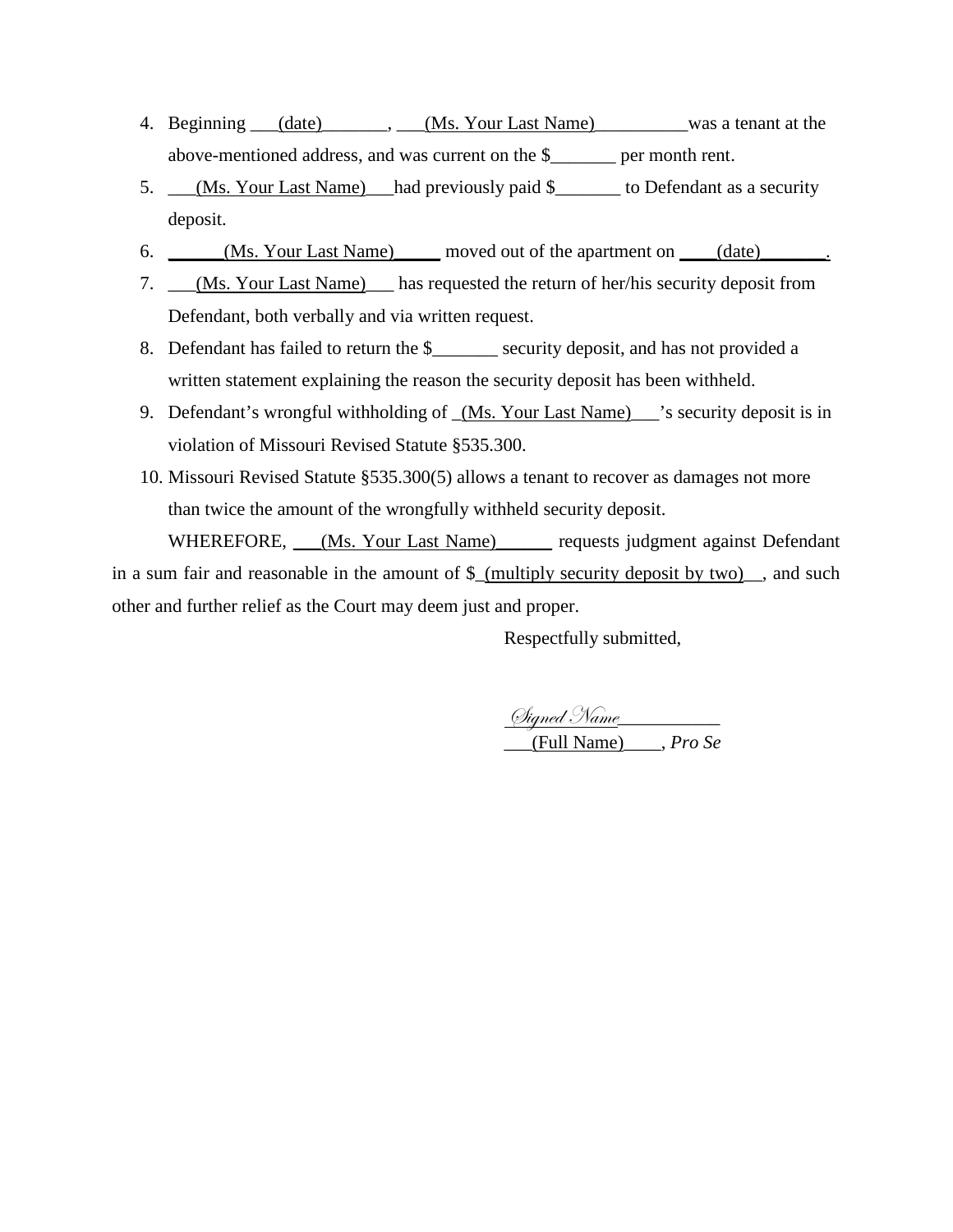STATE OF MISSOURI )  $\sum$ COUNTY OF JACKSON )

\_\_\_\_\_\_\_\_\_\_\_\_\_\_\_\_\_, being first duly sworn, upon her oath, states that she is the above-named Petitioner; that she has read the above and foregoing Petition; and that the matters and facts set forth therein are true to the best of her knowledge and belief.

| (Digned Name |  |
|--------------|--|
| (Full Name)  |  |

Subscribed and sworn to before me this \_\_\_\_\_ day of \_\_\_\_\_\_\_\_\_\_\_\_\_\_\_, 201\_.

Notary Public

My Commission Expires: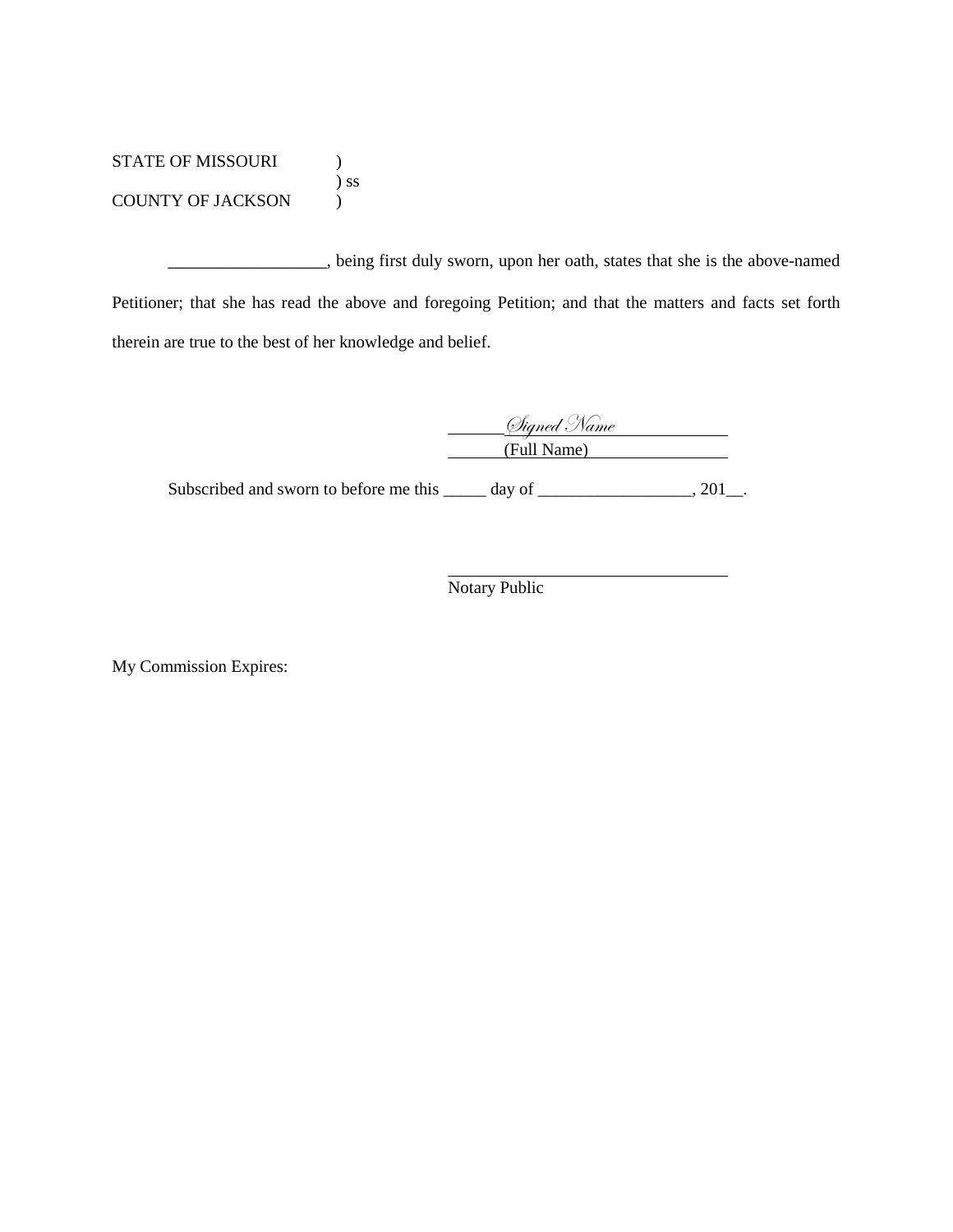# **Line-by-line Instructions**

- 1. Fill in your full legal name in the space above "Plaintiff"
- 2. Do not worry about "Case No." or "Division"
- 3. Fill in the name of the entity that owns your apartment complex above "Serve Registered Agent"
- 4. In the first blank under "Petition", before you get to the numbered lines, fill in your full legal name.
- 5. In the blank directly after the first, you may circle your preferred title and fill in your last name. You can use this later on so you don't have to keep writing your full name.

## **Numbered Lines**

- 1. Line 1
	- a. First blank: Fill in your name
	- b. Second blank: Fill in your name again
	- c. Third blank: Fill in the address of your old apartment. This is the one you're trying to recover your security deposit from.
- 2. Line 2
	- a. First blank: Fill in the Defendant's name
	- b. Second blank: Fill in the address of the individual or business entity that owns the apartment (not the registered agent)
- 3. Line 3
	- a. First blank: Fill in the name of the Defendant's Registered Agent. If the Defendant is an individual, leave this blank.
	- b. Second blank: Fill in the address of the individual or Registered Agent
- 4. Line 4
	- a. First blank: Fill in the date you moved into the apartment
	- b. Second blank: Fill in the address of your old apartment
	- c. Third blank: fill in the amount of your monthly rent
- 5. Line 5
	- a. First blank: Fill in your name
	- b. Second blank: Fill in the amount you paid as a security deposit
- 6. Line 6
	- a. First blank: Fill in your name
	- b. Second blank: Fill in the date you moved out of your apartment
- 7. Line 7
	- a. First blank: Fill in your name
- 8. Line 8
	- a. First blank: Fill in the amount you paid as a security deposit
- 9. Line 9
	- a. First blank: Fill in your name
- 10. Line 10
	- a. Line 10 has no blanks for you to fill
- After "WHEREFORE"